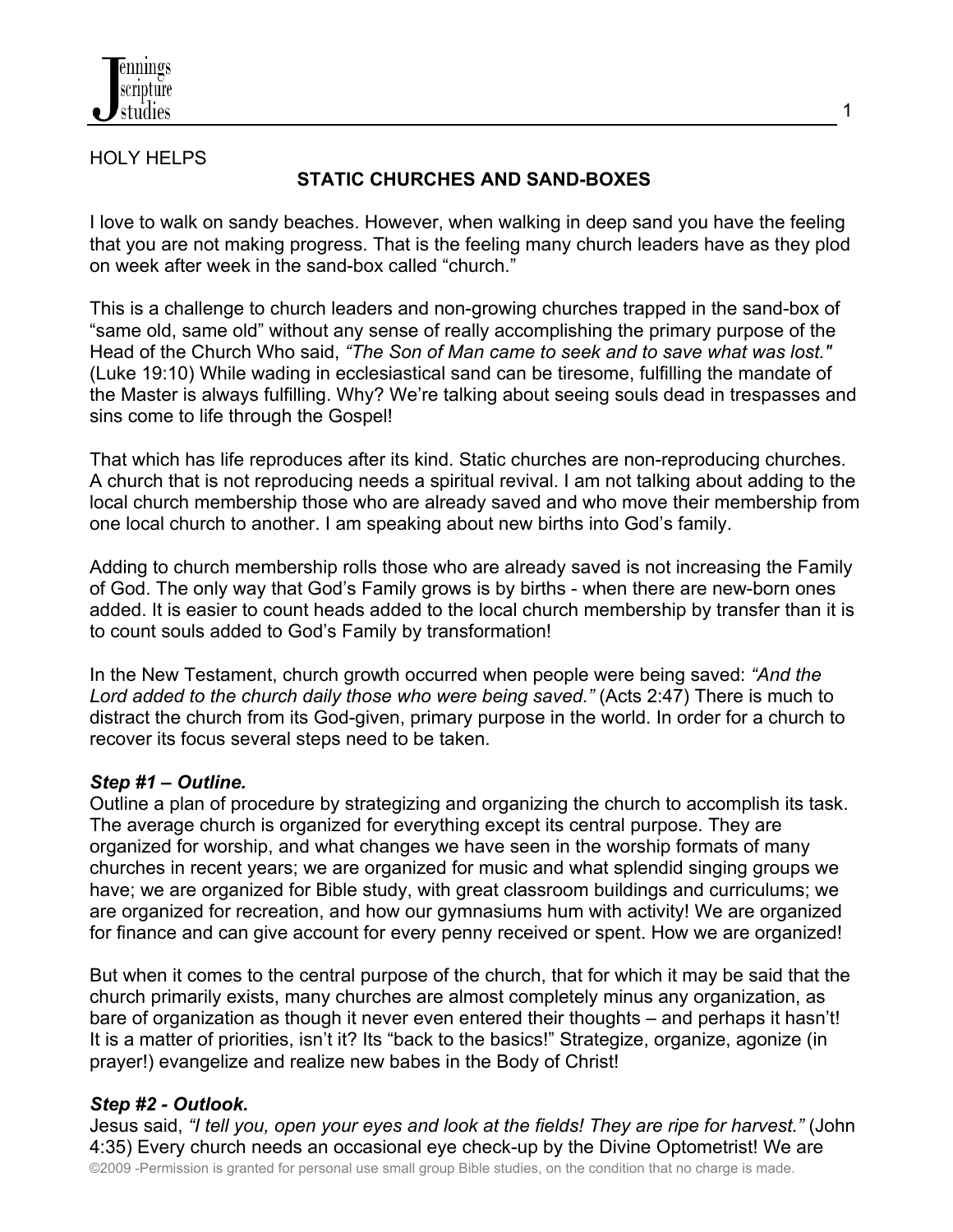prone to growing near-sighted spiritually. We enjoy seeing the "insiders" in the family of God so much that we become blind to the "outsiders."

Church growth is stimulated by vision. *"Look at the fields! They are ripe for harvest."* A considerable portion of the membership of a typical church seems to believe that their full duty has been done if with fair regularity they attend the morning service of the church and make some contribution for current expenses. But we must not overlook the fact that if churches cease to grow numerically, it is almost indisputable evidence that such churches have lost the spirit of evangelism without which they will shrivel and die.

Why are Christians in this world? To shine heavenly light and sprinkle heavenly salt. Not just to grace the countryside with a beautiful edifice, or to occupy tax-free property, or to raise money so that others may go halfway around the world to do what Jesus Christ said to do everywhere and that is to witness of Him. If the church is not true to its purpose it risks the removal of its "lampstand." (Rev. 2:5)

Most churches die when they lose their evangelistic outlook and emphasis. Occasionally a church gets tangled up in programs for the programed, in a building expansion or other internal matters and lose sight of the purpose of their existence. The church that becomes wrapped up in itself is introverted. To such Jesus said, *"open your eyes and look at the fields."* Outlook should lead to outreach.

## *Step #3 - Outreach.*

My advice to churches in sinking sand is this: think about the connections to the community that you have. Hand out paper and have people start listing the church's connections to the population area in which the church is located. If people never drive your street how will they know you exist? Make a list of ways you are actively connecting with your community. Make two lists: (1) What outreach assets does the church have? and (2) How, specifically, are you using those assets to connect with your city.

Many churches are disconnected from their communities. They are a salt box with a steeple on top and their mentality is: "If you want what we've got, come and get it." The mandate of the Lord is: "Go and give it!" Churches must build bridges from the saved to the unsaved; the churched to the unchurched.

Think of the church as a "Business." Indeed, we are a Business! The Master's Business! Jesus said, "*I must be about my Father's business."* (Luke 2:49) People need to know where we are, what we are, who we are, what we have that they need or want. One of the best ways to attract attention is for the consumer to meet a satisfied customer!

# *Step #4 - Outdated? - Update!*

I am not talking about message here. I am talking about methodology. Not only am I talking about updating recruiting techniques but I am speaking about retaining those who are reached. Let me give one illustration: using flannelgraphs in a wide-screen TV era is a "nonsequitur!"